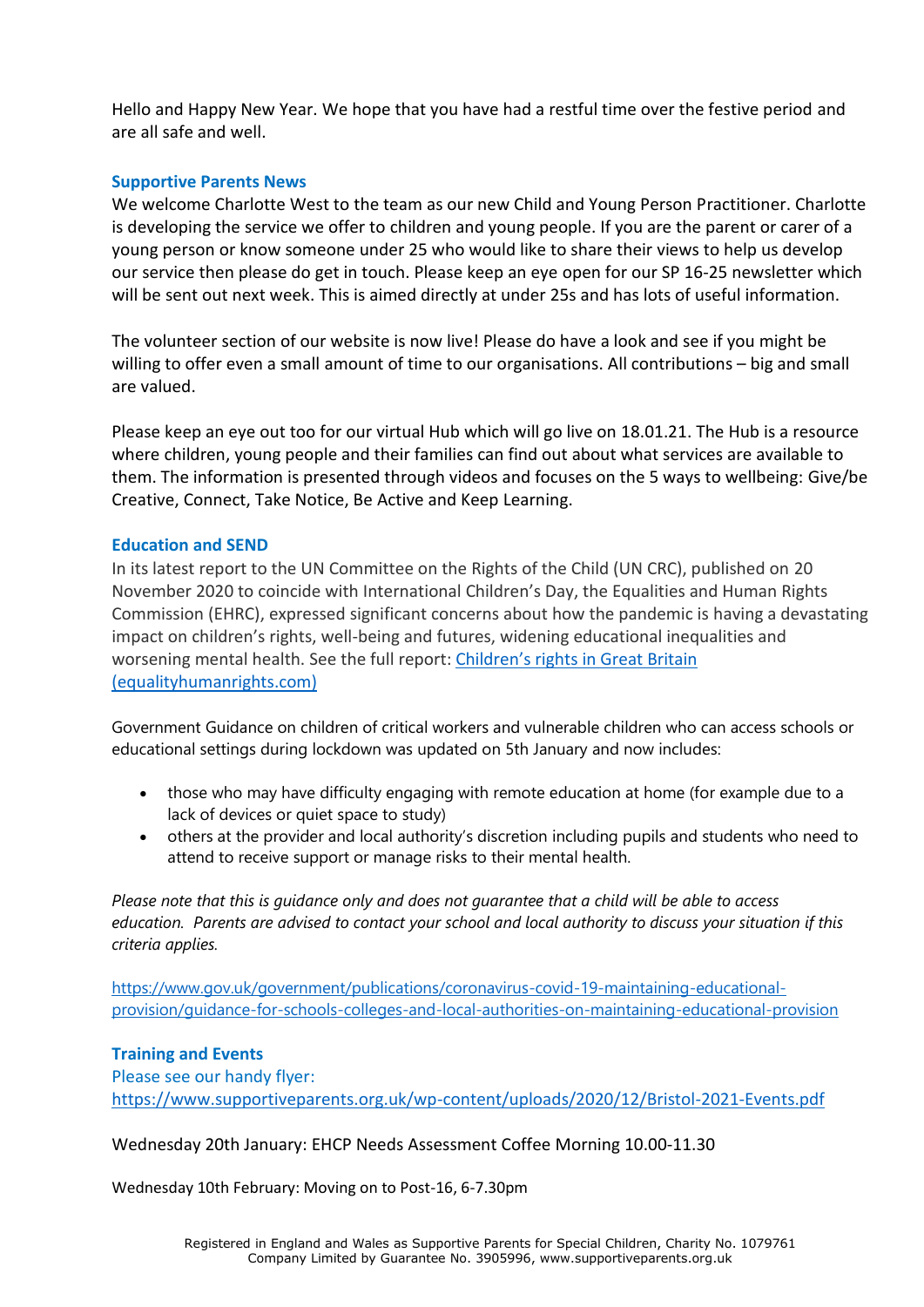Wednesday 3rd March: Annual Review Coffee Morning 10.00.-11.30

Save the date:  $-28$ <sup>th</sup> April 2020 – coffee morning.

All events are FREE to attend if you are liable to pay Council Tax to BRISTOL CITY council or are exempt from this requirement but live within Bristol City local authority area. We do ask that if for any reason you are unable to attend you let us know as soon as possible so that we can offer the space to someone else.

## **Surgeries**

Come and meet one of our team virtually or by telephone and receive one-to-one help and support with your query about your child's special educational needs.

Bookable 30-minute time slots available.

We're happy to look at paperwork, give you guidance about filling in forms and discuss next steps with you. Click HERE for more info and to book your slot.

#### **Evening surgery**

Tuesday 12th January 2020- Evening Surgery 6pm-8pm Tuesday 9th March 2020- Evening Surgery 6pm-8pm

#### **Daytime Surgery**

Wednesday 3rd February 2021. 10am-12 noon Wednesday 21 April 2021. 10am-12 noon

#### **Other**

East Bristol Nurture Group starting Monday and Wednesday mornings, 10 – 11.30, January 2021

<https://murmurationcommunitytherapy.weebly.com/projects.html>

Does your child have a diagnosis? Or are you concerned that your child is developing differently to their peers?

*This can be a very lonely thing as a parent.*

Nurture Groups are forming in East Bristol so you can meet with others who get it.

Each group meets child-free for eight weekly sessions, either on Zoom or face-to-face.

It is a space for you to:

- *Share how it is for you*
- *Explore how to navigate the big emotions*
- *Release stress and feel nurtured.*

**All are welcome** and the groups are **free of charge.** If you are interested in joining the next group, please call/text Poppy on 07792189909 or Naomi on 07841755199.

## **COVID19 Help**

We Are Bristol Helpline: 0800 694 0184

WHAM (Warmer homes, advice and money): 0800 082 2234 cse.org.uk